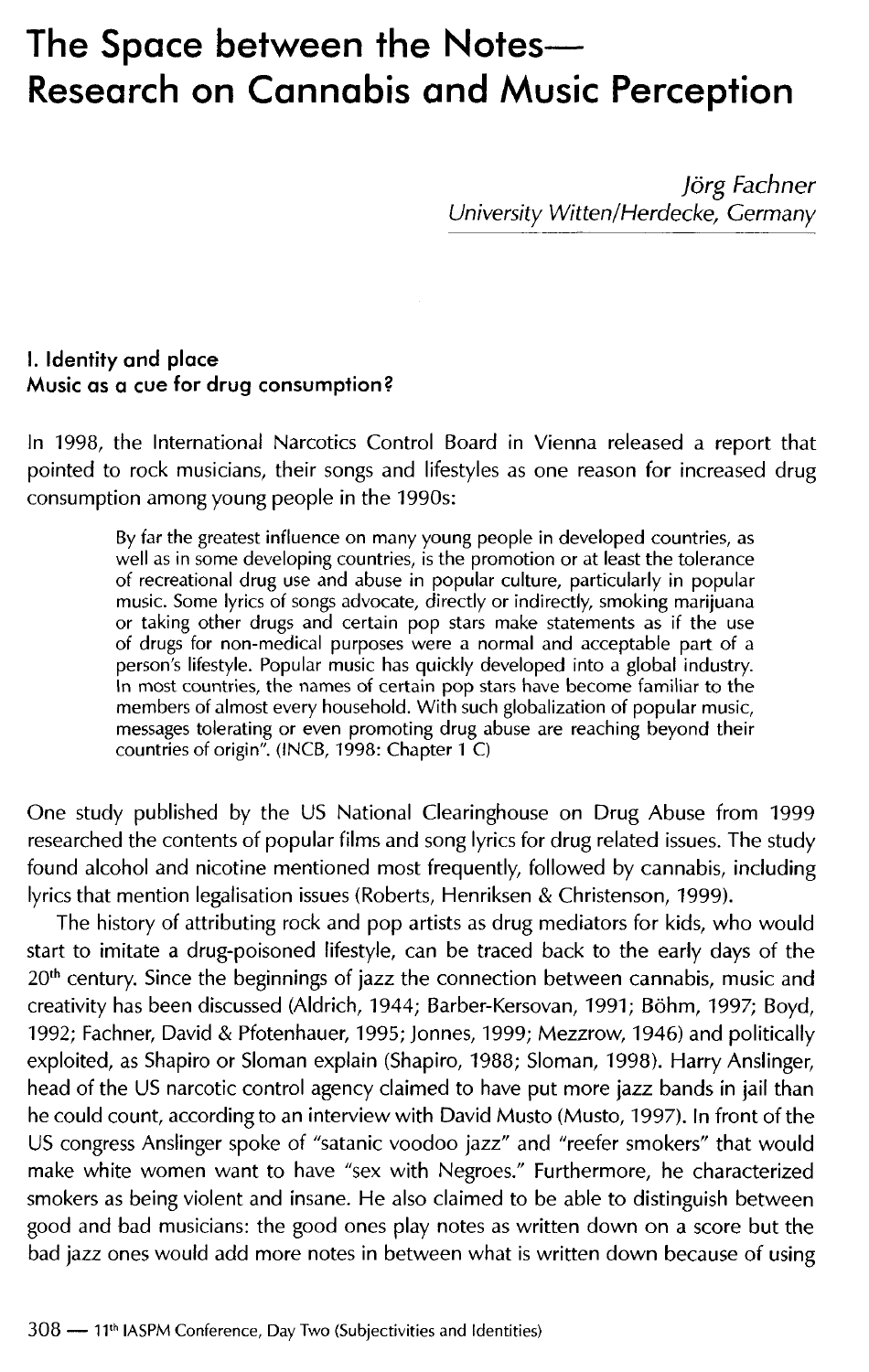cannabis and satanic voodoo rhythms (Sloman, 1998). In 1934, the New York based "Literary Digest" reported:

> While whites often buy reefers in Negro night clubs, planning to smoke them elsewhere, sometimes they manage to gain entrance to a mixed-color party. The most talked of reefer parties—excluding those of Hollywood—take place in Harlem. Early in the morning, when night club singers, musicians and dancers are through work, they gather informally—these affairs apparently are never arranged-and have a few drinks.

> With their uncanny power for wheedling melody out of even the worst pianos, it isn't long before the crowd is humming, softly clapping hands or dancing in sensuous rhythms that have never been seen in night clubs. There is little noise; windows are shut, keeping the smell of smoking weeds away from what might be curious nostrils.

> Nor there is any of the yelling, dashing about, playing of crude jokes or physical violence that often accompany alcoholic parties; under the influence of marihuana, one has a dread of these things. Sensuous pleasure is the beginning and the end: "Let us enjoy pleasure while we can; pleasure is never long enough"—as Propertius put it. (Digest, 1934)

#### **Setting**

The preferred setting for the consumption of psychedelic drugs is one which features appropriate environmental cues. Let us take a look at issues that might have had an impact on some developments of identity and place within popular music culture.

In certain psychotherapeutic approaches, an attempt is made to stimulate and evoke unconscious material for psychoanalysis. The psychiatrist Osmond introduced the term psychedelic, which means "expanding psychic reality." Leary, Sandison, Grof, Leuner and Eisner and other founders of psychedelic therapy discovered that a setting, realized via works of art, fairy tales, narratives, music, ritual and selected interior, had a profound capacity to stimulate the unconscious and to provoke associations (Eisner, 1997; Grof, 1983; Leary, 1997; Leuner, 1962; Melechi, 1997).

The beginnings of the music therapy method "Guided Imagery in Music" (GIM) were based on the setting aspects of psychedelic therapy. Pieces of mostly classical or jazz music were presented in a thematic therapeutic order to facilitate emotions, evoke uncensored responses and associations, and to open a path to the inner world of the client's unconscious. Music as well as fantasy themes were used as support and guidance in the psychedelic setting (Bonny & Pahnke, 1972). The psychedelic agent--mostly LSD, Psylocybin, Mescaline, MDMA, or even Cannabis (Ames, 1958)--intensified the experience, changed the perception levels of stimulation modes and weakened defence mechanisms. All this happened in a relaxed secure and guided setting of psychedelic therapy. Anti-toxicants for a possible bad trip were at hand and therefore the patient could let go (Bonny & Pahnke, 1972).

The guided use of psychedelics-and cannabis acts like a mild psychedelic agent (Julien, 1997)--was further meant to induce a process of personal development, expanding consciousness in a specific setting (Leary, 1997). Psychedelics evoked peak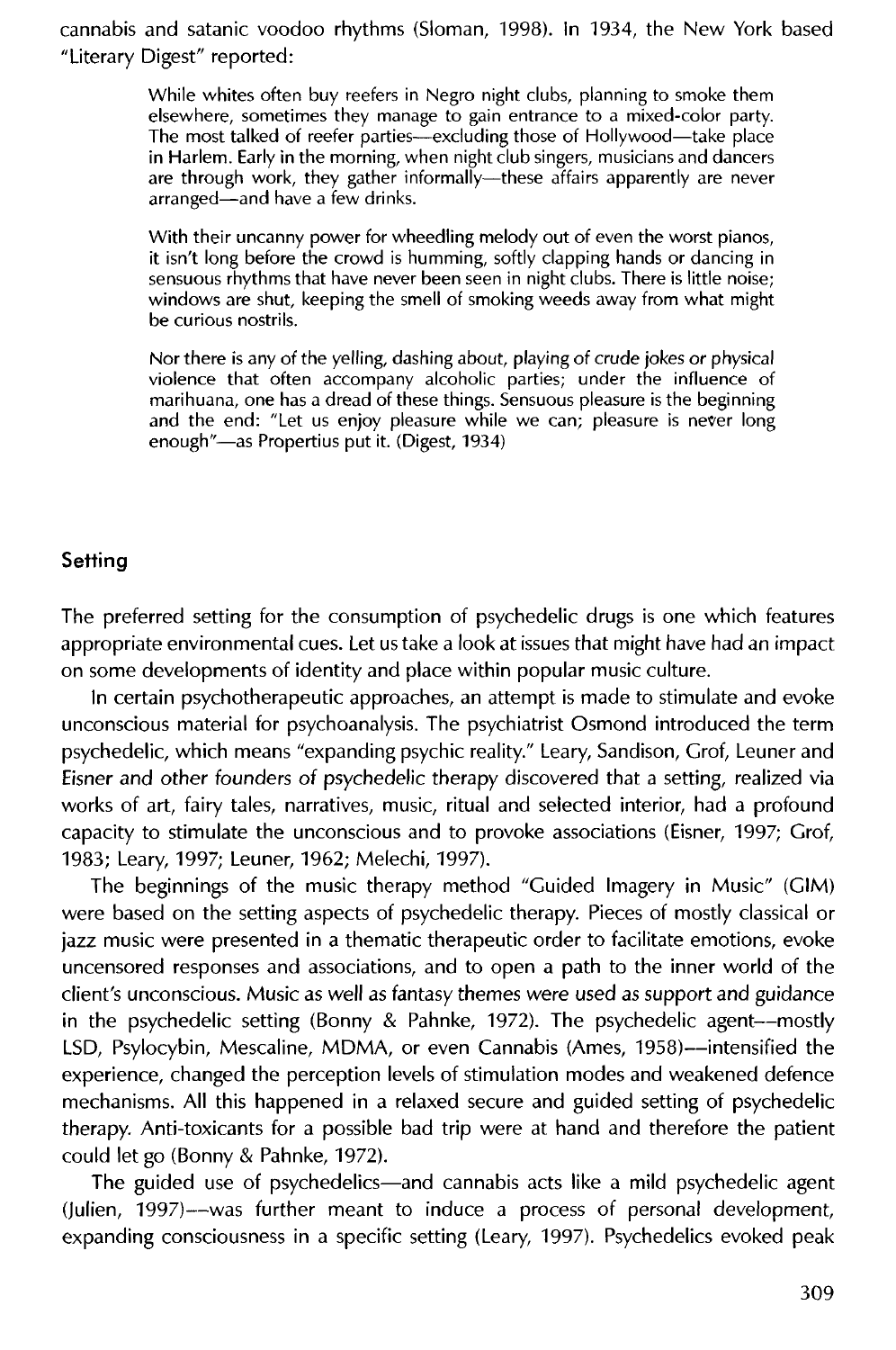experiences in the right people under the right circumstances, as Abraham Maslow described in his books (Boyd, 1992; Maslow, 1970). Psychedelic therapy reported high rates of success as shown in therapies with alcoholics (Leuner & Schlichting, 1992) and in a prison rehabilitation project (Doblin, 1998).

# Tripping

Aldous Huxley's and especially Timothy Leary's intentions were to offer an affordable chemical means of self-experience and personal development for the public. Marshal1 McLuhan told Leary to "keep smiling" in order to convince the public of the success of his methods. McLuhan also suggested reducing the complexity of psychedelic therapy issues to a short slogan. In response Leary formulated his famous "Turn on, tune in and drop out!" (Leary, 1997).

Leary's slogan became a popular part of "do-it-yourself" reprogramming and spontaneous tripping during the 1960s as psychedelic agents moved to a street setting in "free concerts", "fools parades", "love ins", "be ins" and the like. To "do it" in the "here and now" and to experience society without learned and habituated perception styles became a political vision, as Tom Wolfe described his experiences in the pranksters "Electric Kool-Aid Acid Test" (Wolfe, 1989). Being children of their time the rising subculture of hippies transferred core elements of psychedelic therapy into cultural symbols: musicians went on stage to create public trips into sound as an acoustic surrounding for the "pot- and acidheads" on their trips into inner and outer space. Here, music was used and created as a guide to keep the acidheads "on track" during the hallucinogenic state.

The psychedelic movement of the 60s focused on the use of acid and its associations with psychedelic rock as a fundamental part of its counter-cultural ideas. In her analysis of "altered sounds," Whitley described the concepts of journeying and of spatial exploration and perceiving in subjectively expanded time frames as core concepts of the 60s and again in the psychedelia return of the 90s. The known experience of the drug effects mediates the specific "Lysergic feeling" through the ages (Whiteley, 1997).

> It is suggested that the parallels between psychedelic space rock, ambient and trance are rooted in an underlying philosophy based on an expanded sense of time which is analogous with both hallucinogenic experience and musical form (Whiteley, 1997: 132).

> Space-Rock, as the name implies, refers to the sense of being 'spaced out', 'tripping', and is musically constructed through layers of sound, kaleidoscope colors, unpredictable and sometimes disorienting effects which create a dramatic realization of movement through time and space, and which are analogous to the extra- ordinariness of hallucinogenic experience (Whiteley, 1997: 128)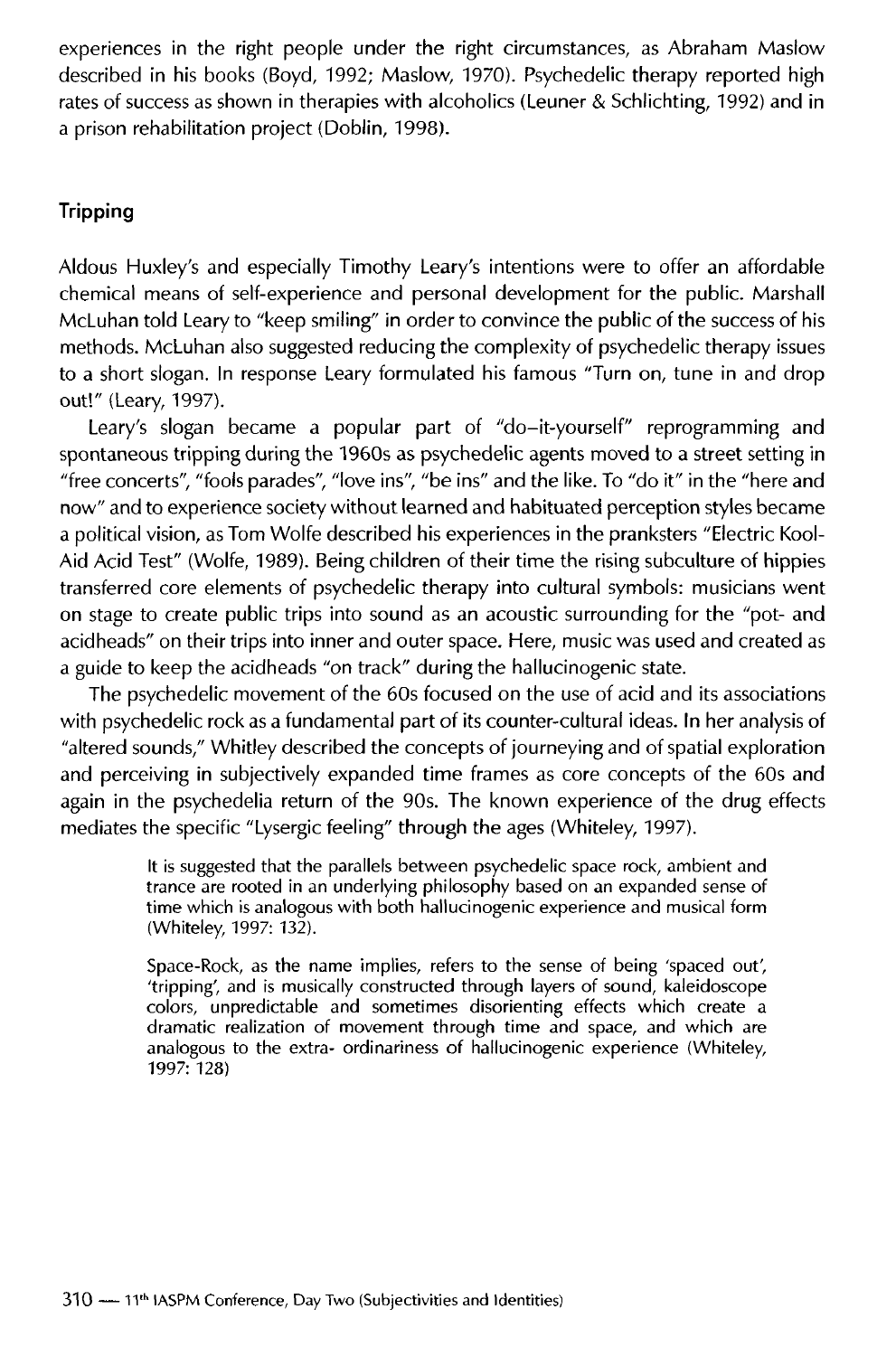#### Acoustic space

Curry reported the essence of his participant observations on stage, backstage, and in interviews with musicians and audiences in the USA west-coast music scene in the 60s:

> When an individual becomes aware of acoustic space, or when there is a hyperfocusing on sound (both of which can result from psychedelics, pot or hashish, and amphetamines), a profound reaction occurs in that individual. In terms of cognitive style, he is no longer orienting himself optically. Thus, when the musician or listener closes his eyes (as any Mozart fan can confirm) an attempt is being made to "get into the sound", to experience the simple reorientation that comes from shutting out the flat visual space and responding to the "perception" of spherical acoustic space. This is a crucial aspect of many of the social rituals which have evolved from the psychedelic revolution (witness the elaborate corporate structure that has arisen to provide the essential artefacts--records, strobe lights, incense, glass beads, etc). (Curry, 1968: 214)

The psychedelic journey into sound might be understood as a metaphor for an enhanced and intensified experiencing of the musical time/space. The psychedelic process refers to the altered perception of time, which is linked in the music to the perception of acoustic space, to a hyperfocusing of attention on sound. But how is it perceived that way?

### l. Cannabis research Time expansion

All kinds of processes occur in time. We are "patterned frequencies in a matrix of time," improvising our identity in the personal set and setting of situations we're in, as the music therapy researcher Aldridge says (Aldridge, 1989). In the experience of time as kairos, time structures are connected to personal time. Time as chronos is connected to processes concerned with defined geographical and societal agreements. Kairological time allows a variety of time perceptions and deals with the right time to do something, to decide or act directly in the here and now. A talk can seem like hours, even it lasts only 20 minutes or it can be exciting and experienced as only a few minutes. There must be specific moments, situations and interests that interfere with a personal kairological set of emotions, habits and attitudes. We need specific settings and surroundings that make us experience an event as an acceleration (a "rush") or a slowing of time.

Cannabis influences this personal set. There is a feeling of time being stretched or expanded or perceived as slowed down or sped up. 95% of 151 participants of Charles Tart's study on being stoned agreed to the following statement: "Time passes very slowly; things go on for the longest time (e.g. one side of a record seems to play for hours)" (Tart, 1971).

In most experiments stoned subjects failed to reproduce a correct metric counting of time intervals and tended to expand the estimated units. Jones reported that a 15 second time interval was expanded to a mean of 16.7 seconds with deviation up to 19 seconds estimated under the influence of oral THC, while being counted correctly in normal state (Jones & Stone, 1970). Melges suggested that a speeding-up of the inner clock is responsible for expanded and slowed perception of chronological time and for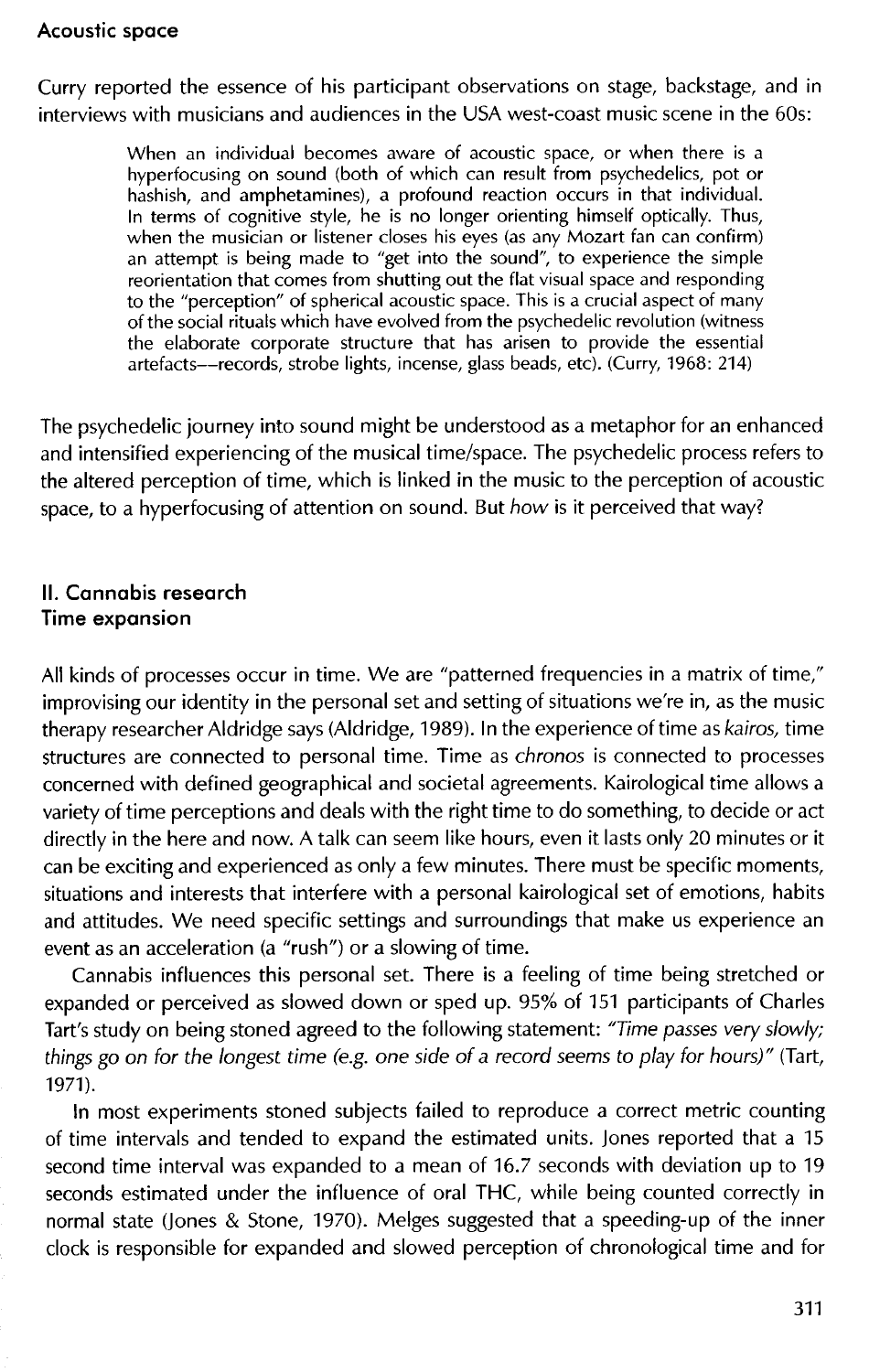producing temporal disintegration failures. "A subject becomes less able to integrate past, present and future, his awareness becomes more concentrated on present events; these instances, in turn, are experienced as prolonged or timeless when they appear isolated from the continual progression of time," Melges concluded (Melges, Tinklenberg, Hollister & Gillespie, 1971 : 566).

Emotion-related time and information selection processes are co-ordinated in the limbic midbrain, hippocampal and cerebellum parts of the brain, regions found to host high amounts of the recently discovered cannabinoid receptors (Joy, Watson & Benson, 1999). Another brain imaging study of time perception correlated cannabis-induced changes of cerebral blood flow in the cerebellum (Mathew, Wilson, Turkington & Coleman, 1998)

#### **Rhythm**

If cannabis induces a subjective time expansion, music and especially musical rhythm must be perceived as expandable. In experiments Aldrich as well as Reed reported cannabisinduced changes on the rhythm scale of the "Seashore test." Despite the controversial discussions about the Seashore's usefulness, after cannabis intoxication rhythm was perceived more distinctly, and casual users, especially, had an obvious improvement on the rhythm task (Aldrich, 1944; Reed, 1974). Most of Aldrich's subjects—two of them musicians-said that they had the subjective impression of perceiving tones and rhythm better after cannabis intoxication.

Jazz musicians of the 20s and 30s had to play the whole night for dancing so embellishment of song structures was needed and cannabis seems to have provided a nice inspiration for the task. With marihuana "the swing musician ascends new peaks of virtuosity," claims a 1944 Life magazine article (Aldrich, 1944). Cannabis' first euphoric level seemed to help musicians to expand the melodic, harmonic and rhythmic structure of dance songs in their improvisations, according to the psychiatrist Winick (Winick, 1959; Winick & Nyswander, 1961). In a 70s interview with Larry Sloman, Dr. Munch, the physician in Anslinger's team, remarked:

> ... if you are a musician you're going to play the thing the way it is printed on a sheet. But if you're using Marihuana, you're going to work in about as twice as much music in-between the first note and the second note. That's what made jazz musicians. The idea that they could jazz things up, lift them up... (Sloman, 1998: 147).

So changed time estimation may temporarily enable an increased insight into the space between the notes, as if music is heard with a sort of time lens. In any case, Bateson refers to the "space between" as a noise ratio relationship between information units that enables us to generate new patterns (Urchs, 1986).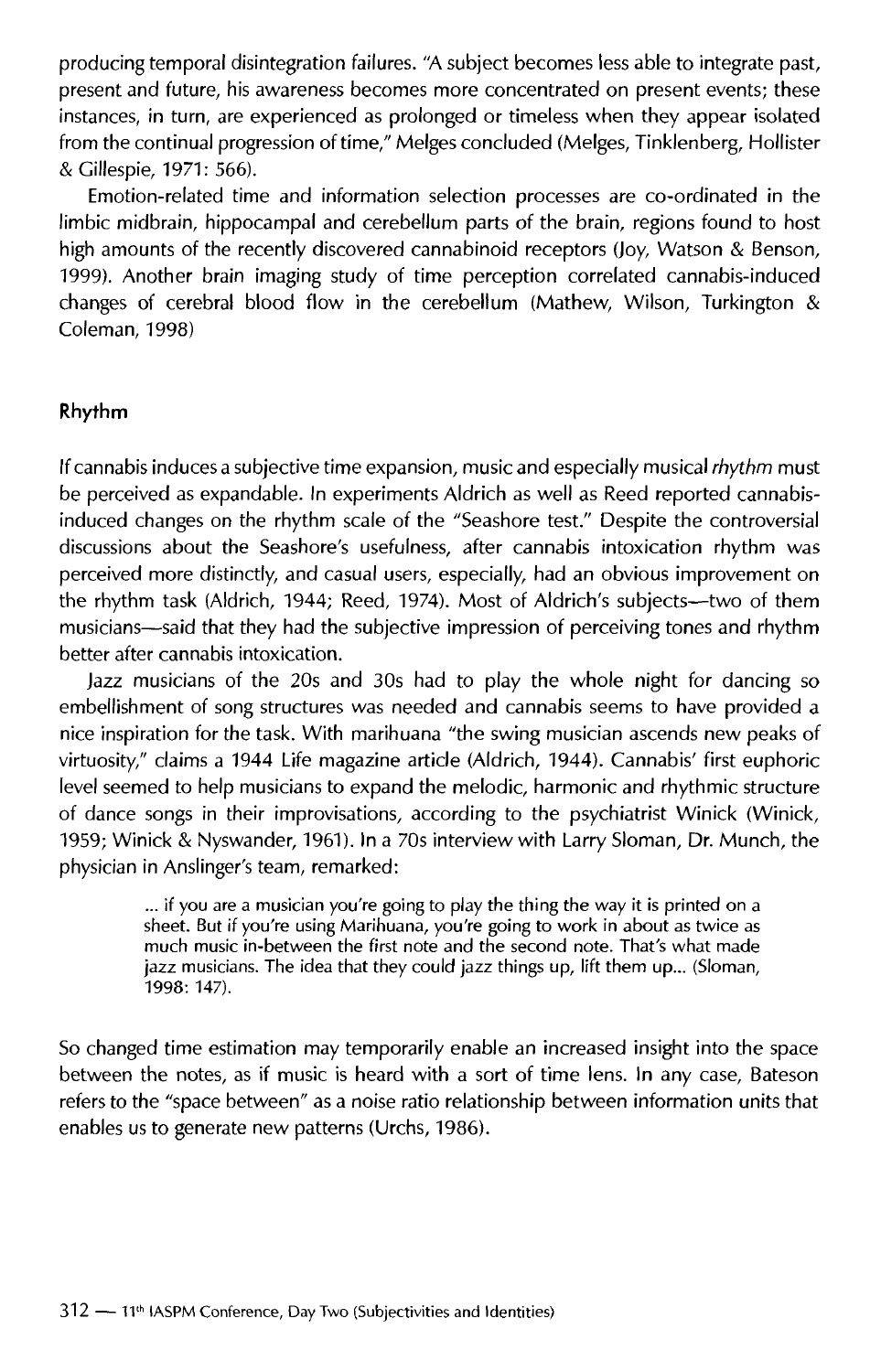# Altered frequency perception

Audiologists measure the sensitivity of the ear to sound levels, presenting tone level increases on defined frequency ranges and intensity levels. Martz investigated frequency thresholds and found improved thresholds at 6000 Hz after cannabis intoxication (Martz, 1972). De Souza asked for tone preferences and found that higher frequencies were preferred in the "stoned state." It seemed that higher frequencies were perceived more consciously than before. (de Souza, Karniol & Ventura, 1974).

High frequencies represent the overtones of a certain sound source. The mix of specific overtone patterns and their time delay offer information on spatial resolutions of a soundscape, and higher frequencies provide information on the spatial location of a sound source. Perhaps cannabis works like a psycho-acoustic enhancer, exciting or equalising units used in recording studios, making sounds more transparent and sound sources more distinct (Fachner, 1998). For Lindsay Buckingham cannabis seemed to refresh his listening abilities: "If you've been working on something for a few hours and you smoke a joint, it's like hearing it again for the first time" (Boyd, 1992: 201). George Harrison would have agreed with him: "I think that pot definitely did something for the old ears, like suddenly l could hear more subtle things in the sound" (Boyd, 1992: 206).

At present there is no study that asked sound engineers for their experience with drugs. Further research regarding recording engineers and their experiences with cannabis and other drugs would be an interesting topic for the development of acoustics and mixing styles in popular music.

# Altered intensity perception

Caldwell reported an increased sensitivity to intensity thresholds. Loudness parameter detection was enhanced. He could not find cannabis-induced changes in basic auditory functioning of the outer and inner ear (Caldwell, Myers, Domino & Merriam, 1969).

Globus referred to Caldwell's work and Becker's conclusion (Becker, 1966) that cannabis effects are learned. He conducted a research design with three different groups. All of them learned how to adjust a loudness level of 800 mV (81 dB) sound level on a 610 Hz frequency. One group learned the loudness level in a "stoned state," while the other groups learned the loudness level in a normal state. The task was to adjust the loudness only by an internalized imagery of the learned criterion tone. The last two groups smoked either a placebo or a THC-joint at a defined time period. After these two groups received the joint, they failed impressively in adjusting the loudness level. Only the marihuana learners stayed stable in their adjustment (Globus & al, 1978). As a result, Globus suggested an expansion of the auditory measuring units as responsible for the experience of an enhanced music perception.

Thaler and Fitzpatrick researched speech discrimination rates after cannabis intoxication. They reported high significant changes on different sound level, even with hearing impaired subjects, with the same results in a follow-up study. Fitzpatrick respected set and setting in her experiment, i.e. subjects smoked a self-chosen amount of dope in their private space and were then brought to the laboratory. They had an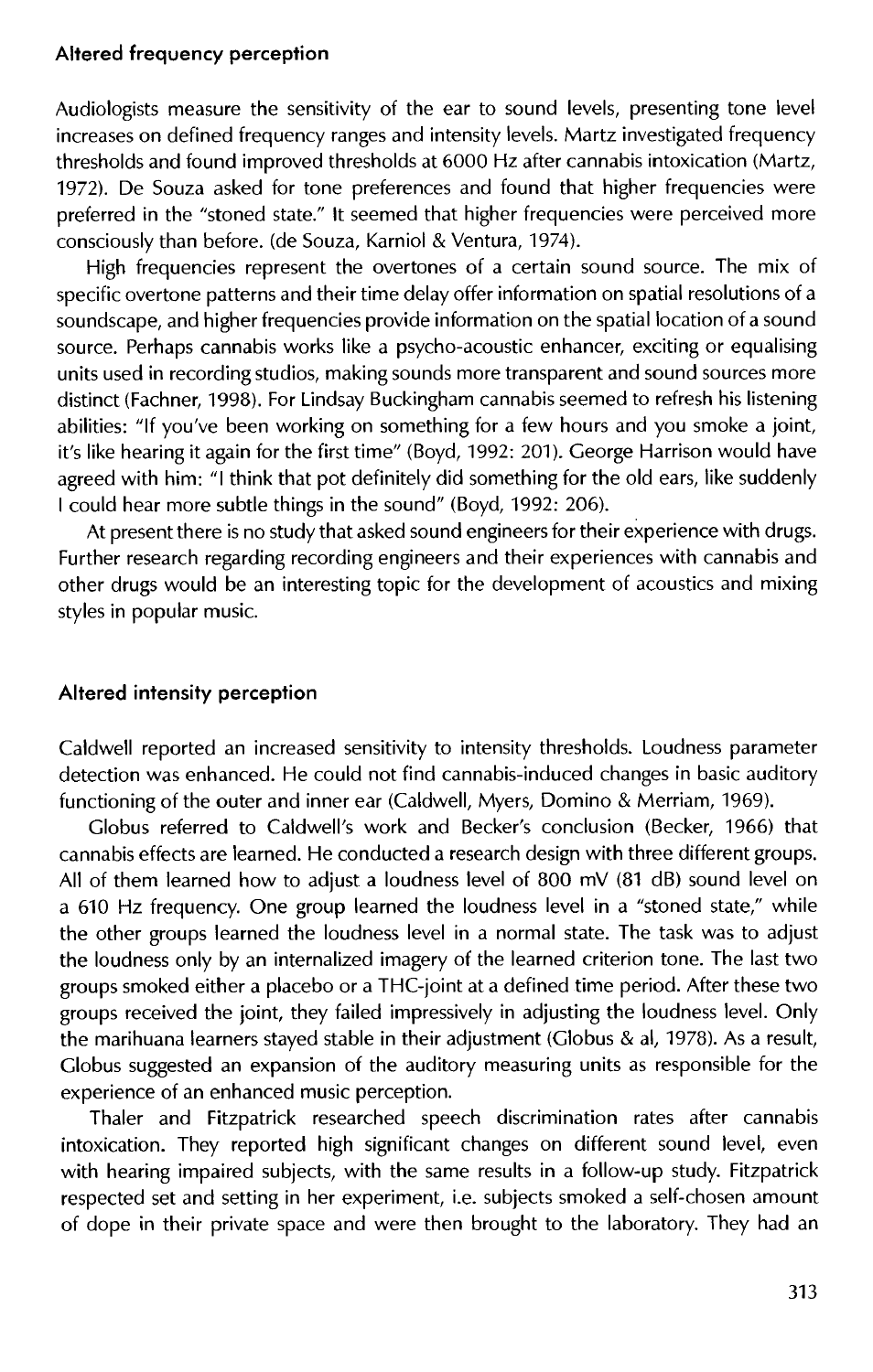increased speech perception rate at 10 dB SL and at 40 dB SL, even when covered with noise. Results were so surprising that they suggested giving cannabis as a medicine for hearing impaired persons (Thaler, Fass & Fitzpatrick, 1973).

Moskowitz reported an increasing number of false alarms in a signal detection task where subjects were asked to detect a randomly occurring 1000 Hz tone embedded in noise. It seemed that cannabis was stimulating tone imaginations because subjects heard tones that weren't there (Moskowitz, 1974). Tart reported an increase of more vivid auditory images.

It looks like cannabis has an inhibiting effect on the hippocampal censorship mechanisms as Emrich suggested. "Psychedelic states, may be described as states of an internal neuronal dialogue, characterised by an impairment of the capacity to correct implausible hypotheses in the 'betting process' between different types of 'perceptual hypotheses' in their interaction with sensory data sets" (Emrich, Weber & Wendl, 1989). His subjects couldn't decide whether a hollow mask has a convex or a concave structure. Their experience "told" them that a face has a convex surface, but a certain threedimensional presentation produced a concave surface of the mask. Subjects in normal state saw only the convex surface of the mask, because the brain censored the wrong face structure. But subjects in 'stoned state' saw the concave mask, because of weakened censorship mechanisms by the drug. The experiment recalls William Blake's remarks: "if the doors of perception are cleared, we can see things as they really are" (Huxley, 1980).

In stages of high dose cannabis intoxication synaesthetic perceptions take place. All kinds of associations occur and emotions change very quickly. Sounds have a concurrent visual image, colours are associated or synchronised with them, as up to 50 % of Tart's subjects confirmed (Tart, 1970). Here the flow of sound induces visual imaginations or image forms, and it seems as if the brain resonates with more than one sensitive channel to sound and censorship is reduced to a minor level.

# Levels of cannabis intoxication

Becker in his classic study on marihuana use among jazz musicians could show that recognizing and enjoying the effects has to be learned (Becker, 1963). Jazz culture preferred the euphoric plateau of cannabis action, the period of laughter (Siegel & Hirschman, 1985) and emotional enjoyment, because it made them "hot" to play, their auditory impression of music was enhanced and they improvised more expressively (Curry, 1968; Shapiro, 1988). Hippie culture seemed to be more interested in the second phase of contemplation, or the visionary state, as Baudelaire described the three stages of cannabis intoxication in the midst of last century (Baudelaire, 1988). The third phase of vivid hallucinations, as Ludlow described, (Ludlow, 1857) depends on high doses (Ames, 1958) and a certain set and setting (Blatter, 1992), and leads to drowsiness and sleep. The typical behaviour of the stoners in the second and third stage created the term of "being stoned" (remember Bob Dylan's famous verse "everybody must get stoned"). "Stoner"cultures as well as the oriental and Chinese opium smokers preferred to contemplate,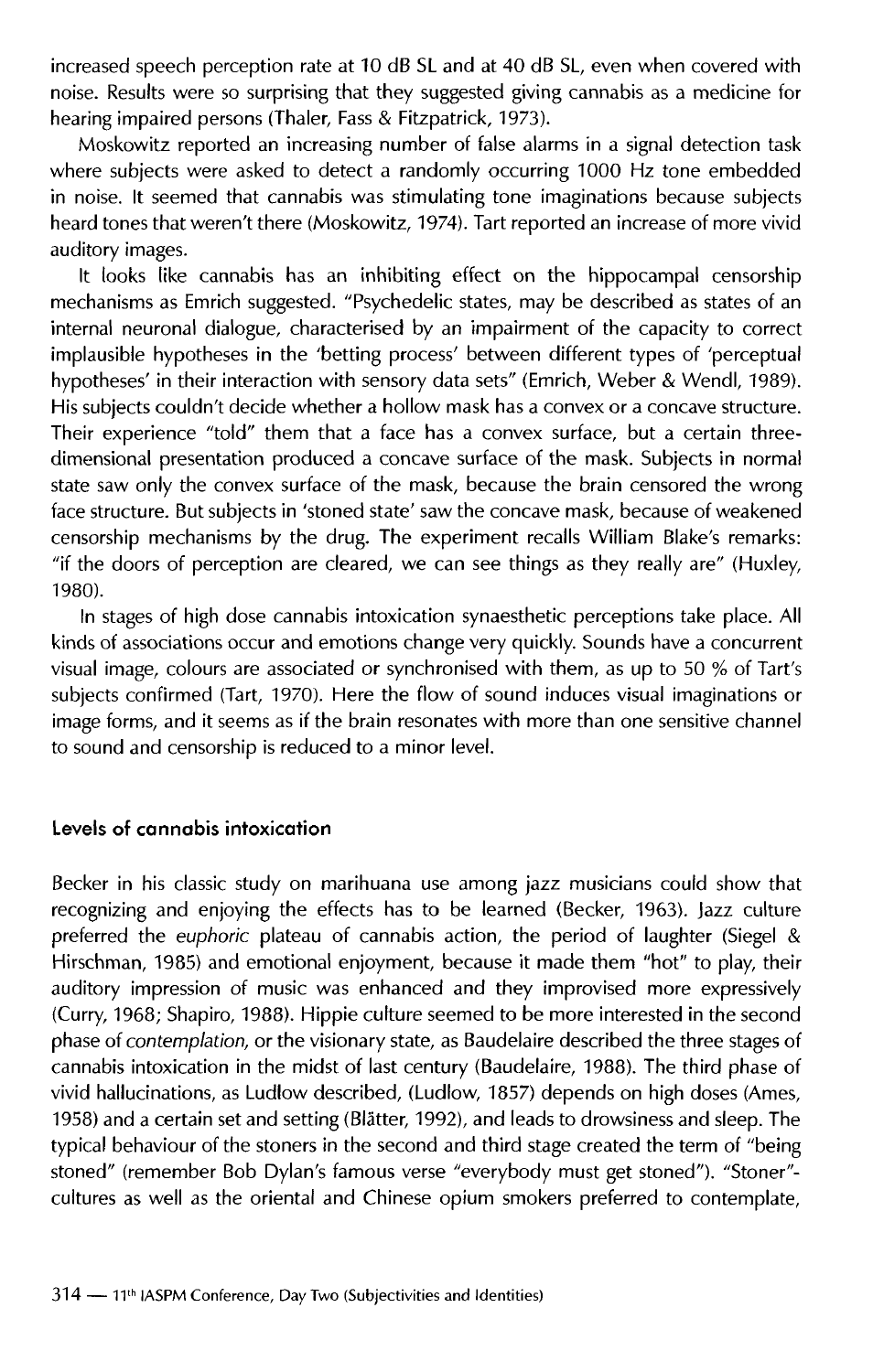being in the orientalistic state of "khif," as Sufis refer to in their use of hashish as an intensifier of music perception and production (Gelpke, 1982).

### <sup>11</sup>**EEG** Brainmapping, cannabis and music perception

Fachner had the opportunity to investigate an electrophysiological ethnographic pre/post EEG-Brainmapping study during "stage two," with subjects listening to music in a relaxed habituated natural setting (Fachner, 2001; Fachner et al., 1995). This brain imaging method measures the different brain frequencies on their intensity and locality, creates a map of their distribution, and permits conclusions about cognitive and perceptive functions of brain areas involved (Duffy, 1986; Maurer, 1989).

Pre/post-THC 28 channel EEG-Brainmapping before/after smoking 20 mg  $\Delta^9$  THC in a tobacco joint was performed while four subjects listened with closed eyes to King Crimson's instrumental piece "Prelude" (Crimson, 1974) and two songs. The songs were Dogbowl's "Obsessed" (Dogbowl, 1989) and King Missile's Beatles cover "We can work it out" (King Missile, 1989). Individual (IA) and group average (GA) comparisons between Pre/Post-THC-Rest, and Pre/Post-THC-Music were performed.

#### Parietal, temporal and occipital changes during Post-THC-Music **EEG**

As is known from EEG literature (Fink, Volavka, Panaiyotopoulos & Stefanis, 1976; Struve & Straumanis, 1990) even in this experiment most frequencies decrease in percentage and amplitude after cannabis ingestion. Psychedelic substances are known to increase information processing from the senses to the midbrain, but they inhibit involvement of upper brain areas (Cytowic, 1993). This process might be reflected in reduced EEGpower.

During stoned listening to music, however, Alpha frequencies increased in the parietal cortex. This brain area co-ordinates different perceptive fields between auditory responses in the temporal cortex on both sides and visual activity in the rear part of the brain. Furthermore it co-ordinates input from somato-sensoric brain areas. This information is needed to co-ordinate attention and movement in their spatial relationship. Furthermore this area as well as the hippocampus and frontal brain areas co-ordinate selective attention processes (Kolb & Whishaw, 1996).

Dominant Alpha frequencies occur during relaxation processes (Kabuto, Kageyama & Nitta, 1993; Simon, 1977) and are considered the governing frequencies of the EEGspectrum (Basar, Schurmann, BasarEroglu & Karakas, 1997). They indicate vigilant states and regulatory processes of information processing. Intelligence studies have shown increased Alpha power in gifted individuals during problem solving and are understood as indicators of an efficient information processing strategy. The degree of involvement in mental workload seems to be inversely related to the amount of Alpha frequencies in the EEG-Spectrum (Jausovec, 1997a; Jausovec, 1997b). In this study Alpha increases in parietal areas were observed during stoned listening to music.

As was expected, the activity of the right hemisphere was also obviously changed.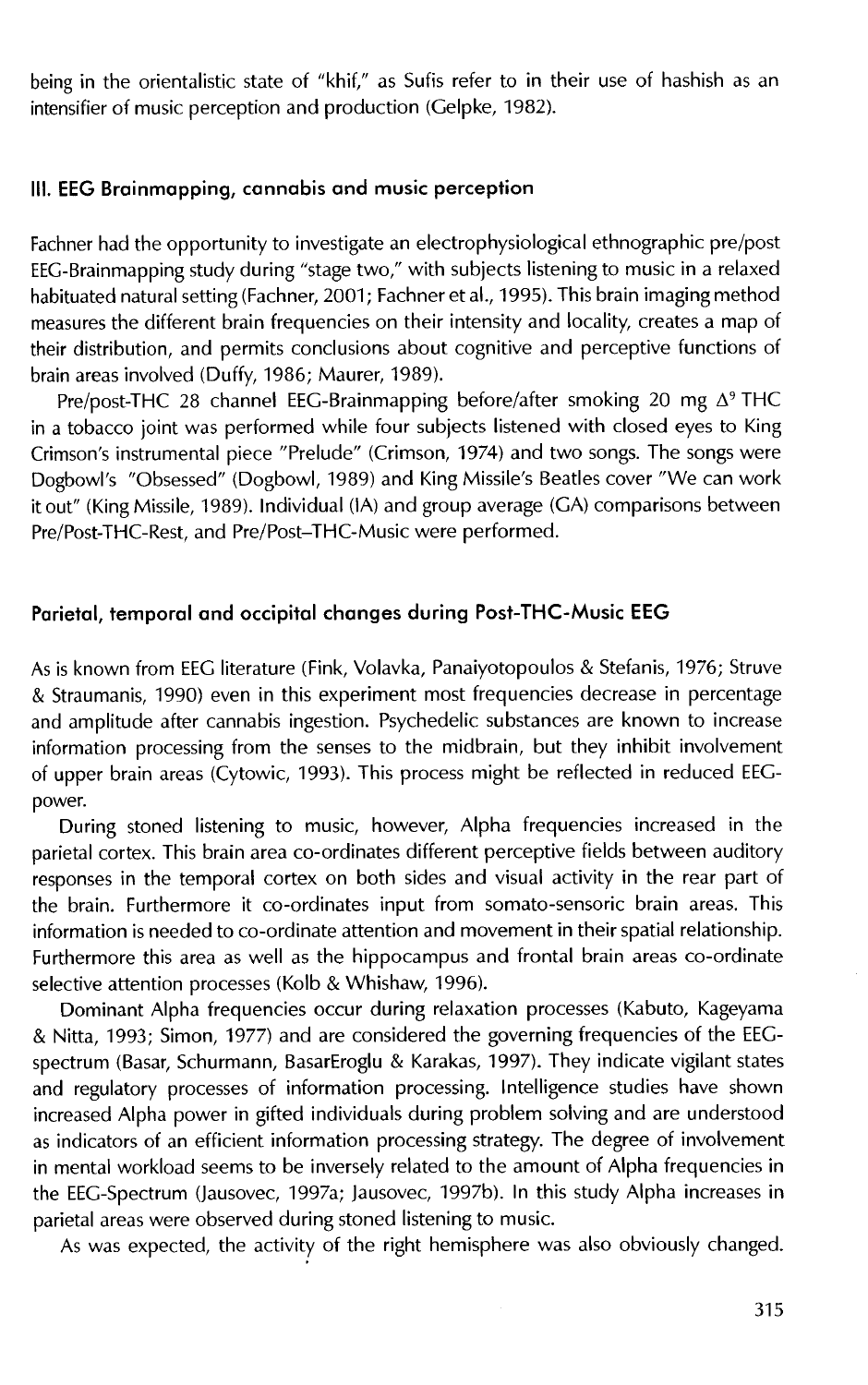This hemisphere is said to serve the emotional, imaginative and intuitive brain functions (Springer & Deutsch, 1987). Cannabis promotes a state of euphoria and contemplation, which might help to focus more intensively on musical acoustics and sound structures.

# Enhanced acoustic perception

Bringing the above topics together, enhanced Alpha power in parietal areas correlates with a "cannabis high" during music perception and seems to represent a hyperfocusing of attention on the musical time-space. Music therefore seems temporarily to be perceived more effectively. Cannabis allows an intensified receptive state, providing altered metric units of time and intensity perception, which can be used for music production as well (Fachner, 2000). Those who are experienced might handle these alterations to the benefit their music listening and playing performances. (This could shed another light on Jimi Hendrix's question "Are you experienced?"...)

Interestingly the T-Test showed significant ( $p < .025$ ) Pre/Post-music-changes for all subjects in the right temporal cortex on Theta and the left rear occipital cortex on Alpha. The right temporal area is considered to be the dominant temporal area for auditory music processing and was found to change in other EEG-studies as well as the occipital cortex (Auzou et al., 1995; Bruggenwerth, Gutjahr, Kulka & Machleidt, 1994; David, Pfotenhauer, Birken & David, 1989a; Duffy, Bartels & Burchfiel, 1981; Konovalov & Otmakhova, 1984; Petsche, 1994; Petsche, Pockberger & Rappelsberger, 1987a; Walker, 1977). Music processing involves visual capacities of the brain to separate acoustic and therefore spatial relationships of the sound perceived. Observed changes in these areas suggest an altered scaling of acoustic percepts (Fachner, 2000). This enables a temporarily increased insight into the space between the notes. Changes in the temporal lobe EEG might represent changes in the hippocampus region as well. The hippocampus is found to host cannabinoid receptors and has a strong impact on selecting information (Joy et al., 1999). Furthermore, Theta waves have been correlated with hippocampus activity (Klimesch, 1996; Meador et al., 1991) during state specific perceptual tasks. Theta changes in the present study give evidence for supposing a change of auditory perspective and selection.

#### Information processing

Interpreted from an informational point of view, complex data of efferent and afferent sensory and motor processing is filtered and throttled through differing conceptualisation systems of the brain (Keidel, 1975). "Useless" information will be censored and conceptualised for an optimal performance of learned perceptual and motor functions (Emrich, 1990). Only a small amount of sensory and intentional motor-related information patterns is consciously present.

If the psychedelic aspect of cannabis efficacy induces a change in time estimation, then it is understandable that subjectively more things and events are experienced and present at the same time. A certain kind of insight into the space between the normal information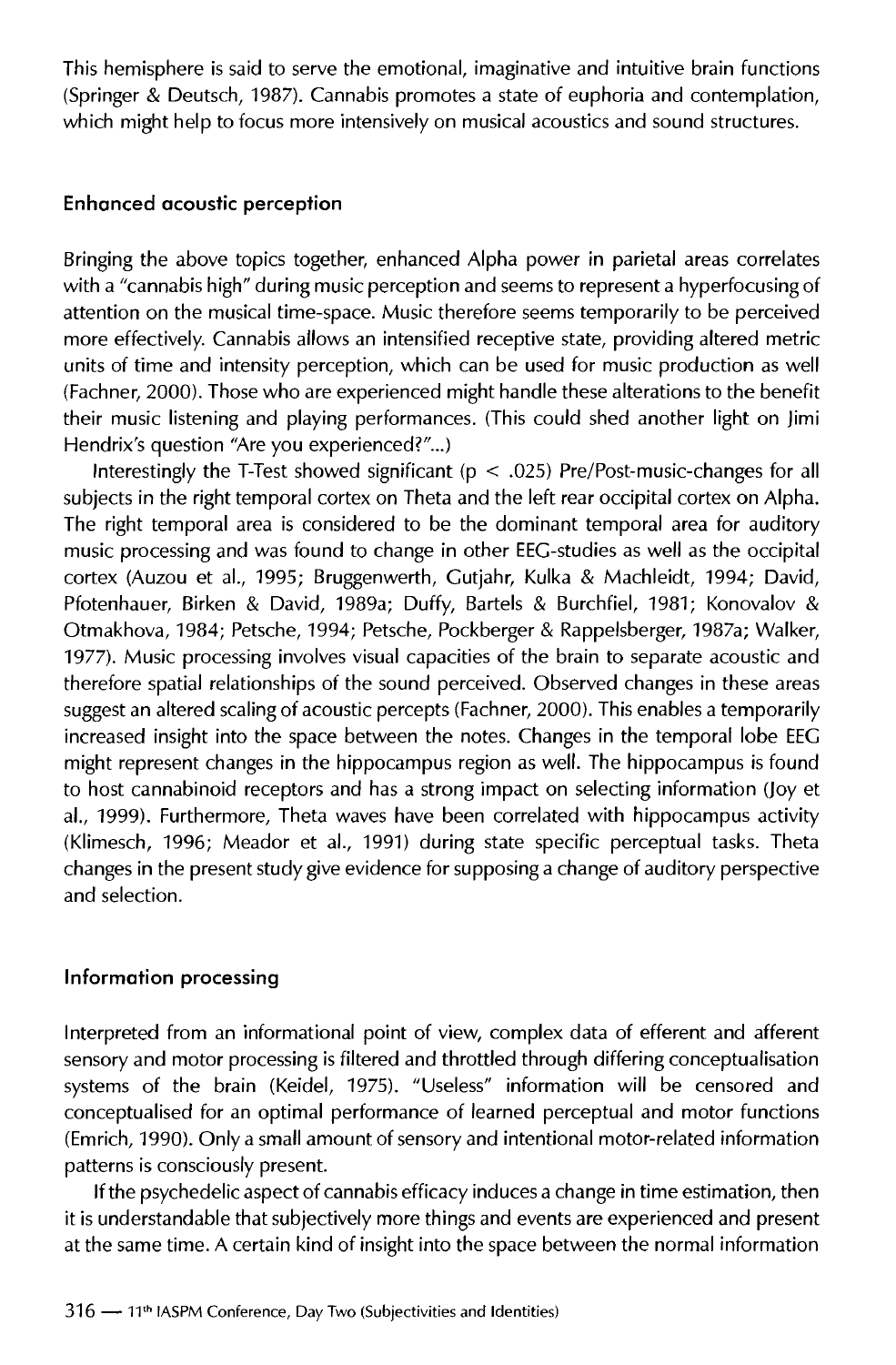processing patterns can be obtained, so that you can "see the things" that are normally censored. One "sees" and feels more information patterns and experiences the period of time as extended and the course of time as slowed down. This common psychological experience of cannabis consumers has been explained as an inverse relationship of a faster inner clock and a slowed chronological "outer" time structure with an intensified focus on the present. Hence, we find similarities with the reciprocity of decreased Beta-, Delta- and Theta waves on one hand and on the other hand increased Alpha waves with individually different hemispherical shifts in the parietal cortex.

If a hyperfocusing on sound—as it might be observed in the EEG study—means perceiving more uncensored information about the acoustic space, and if the auditory measuring units are expanded and cannabis-induced enhanced imagery creates a moving visual soundscape, then experiencing synaesthesia is not such a stretch (Fachner, 1998). The preference for higher frequencies suggests an increased sensitivity for spatial locating of a sound source; therefore echo and reverb add certain time and space patterns to a given sound, and tripping through this frequency pattern allows a lot of time lapses. Perhaps this explains why one hears music differently with cannabis and that some "stoners" prefer the kinds of rhythmical trancy soundscapes characteristic of dance musics. It looks as if cannabis triggers a certain kind of insight into the mix of the moving musical time-spaces and allows the listener to temporarily overview and process more information at one time.

If the internet standard MP3, with its subtractions of frequencies means an increased censorship on sound, then cannabis acts as the brain's own psycho-acoustic enhancer adding more uncensored information to the consciously perceived auditory habituation. This results in a temporarily intensified and broadened experience of the musical timespace. No wonder that some musicians since the early days of jazz have been attracted to the use of this substance for creative purposes.

#### **Bibliography**

- Aldrich, C. K. 1944. The effect of synthetic Marihuana-like compound on musical talent. Public Health Report 59: 431-435.
- Aldridge, D. 1989. A phenomenological comparison of the Organisation of music and the self. The Arts in Psychotherapy 162: 91 -97.
- Ames, F. 1958. A clinical and metabolic study of acute intoxication with cannabis sativa and it role in the model psychosis. J Ment Sci 104: 972-999.
- Auzou, P,, Eustache, F., Etevenon, P., Plate), H., Rioux, P., Lambert, J., Lechevalier, B., Zarifian, E., & Baron, J. C. 1995. Topographic EEG activations during timbre and pitch discrimination tasks using musical sounds. Neuropsychologia 331: 25-37.
- Barber-Kersovan, A. 1991. Turn on, Tune in, and Drop out: Rockmusik zwischen Drogen und Kreativitat. In H. Rosing Ed., Musik **ah** Droge? Zu Theorie und Praxis bewufitseinsverandernder Wirkungen von Musik, Vol. 1, pp. 89-104. Mainz: Villa Musica.
- Basar, E., Schurmann, M., BasarEroglu, C., & Karakas, S. 1997. Alpha oscillations in brain functioning: An integrative theory. Int J Psychophysiol 261-3: 5-29.
- Baudelaire, C. 1988. Die kunstlichen Paradiese-Die Dichtung vom Haschisch Hannelise Hinderberger, Trans.. Vol. 14. Zürich: Manesse.
- Becker, H. S. 1963. Outsiders : studies in the sociology of deviance. New York: Free Press.
- Becker, H. S. 1966. Marihuana-A Sociological Overview. In D. Solomon Ed., The Marihuana Papers, pp. 65-102. Indianapolis: Bobbs-Merrill.
- Blatter, A. 1992. Das Vergnugen, die Sucht und das BewuBtsein-Einstellungen zum Cannabis Konsum. In C. Ratsch Ed., Yearbook for Ethnomedicine and the Study of Consciousness, Vol. 1, pp. 117-132. Berlin: VWB-Verlag.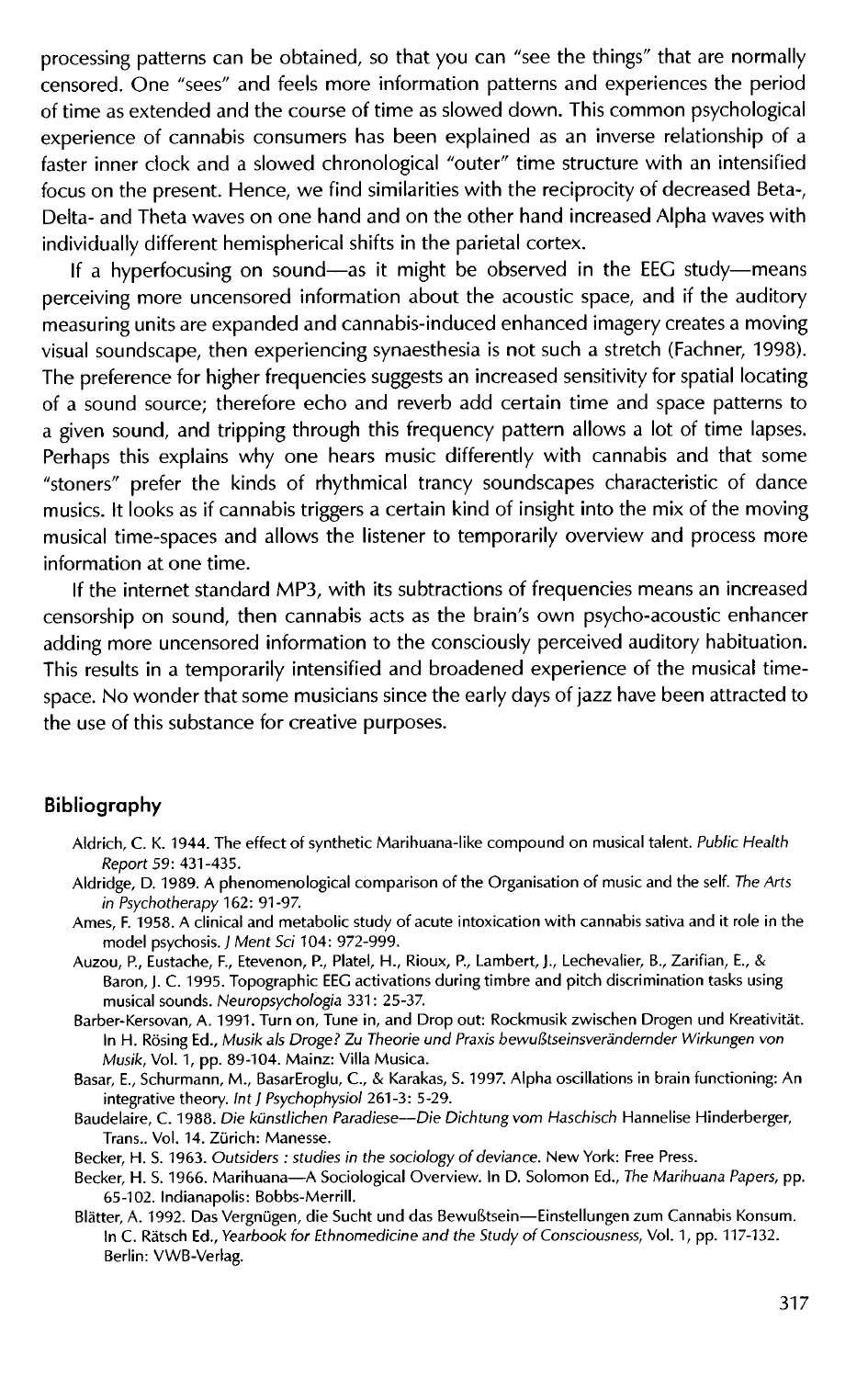- Böhm, T. 1997. Beatles und LSD. Zum Einfluß von Drogen auf den musikalischen Kompositionsprozeß. Unpublished Magisterarbeit M.A., University GieBen, CieBen.
- Bonny, H. L., & Pahnke, W. N. 1972. The Use of Music in Psychedelic LSD Psychotherapy. Journal of Music Therapy, IX (Summer): 64-87.
- Boyd, J. 1992. Musicians in Tune. New York: Fireside, a Simon & Schuster imprimateur.
- Bruggenwerth, G., Gutjahr, L., Kulka, T., & Machleidt, W. 1994. Music induced emotional EEG reactions. Eeg-Emg-Z Elektroenz Elektrom 252: 11 7-125.
- Caldwell, D. F., Myers, S. A., Domino, E. F., & Merriam, P. E. 1969. Auditory and visual threshold effects of marihuana in man. Percept Mot Skills 293: 755-9.
- Curry, A. 1968. Drugs in Rock and Jazz Music. Clinical Toxicology 12: 235-244.
- Cytowic, R. E. 1993. The man who tasted shapes. 1994 UK, 1. ed.. London: Abacus.
- David, E., Pfotenhauer, M., Birken, E., & David, L. 1989a. Localisation of Auditory Evoked Potentials in Man during Awakeness and Sleep. Int J Neuroscience 47: 41 -45.
- De Souza, M. R., Karniol, 1. G., & Ventura, D. F. 1974. Human tonal preferences as a function of frequency under delta8-tetrahydrocannabinol. Pharmacol Biochem Behav 25: 607-11.
- Digest, T. L. 1934, 24th October 1934. Topics of the Day-Facts and Fancies about marihuana. The Literay Digest, pp. 7-8.
- Doblin, R. 1998. Dr. Leary's concord prison experiment: A 34-year follow-up study. J Psychoactive Drug 304: 419-426.
- Dogbowl. 1989. Obsessed with girls. on Longplayer "Tits-an opera" New York: Shimmy Disc.
- Duffy, F. H. 1986. Topographic Mapping of Brain Electric Activity. Boston: Butterworths.
- Duffy, F. H., Bartels, P. H., & Burchfiel, J. L. 1981. Significance probability mapping: an aid in the topographic analysis of brain electrical activity. Electroencephalogr Clin Neurophysiol 515: 455-62.
- Eisner, B. 1997. Set, setting and matrix. J Psychoactive Drug, 292, 213-216.
- Emrich, H. M. 1990. Psychiatrische Anthropologie-Therapeutische Bedeutung von Phantasiesystemen. 1 ed.. Vol. 71. München: Pfeiffer.
- Emrich, H. M., Weber, M. M., & Wendl, A. 1989. Storung der binokularen Tiefenwahrnehmung bei Patienten mit Schizophrenie. In B. Saletu Ed., Biologische Psychiatrie, pp. 449-451. Stuttgart: G. Thieme.
- Fachner, J. 1998, 15.-18. 10. 1998. Der musikalische Zeitraum, Synästhesie und das Gehirn. Paper presented at the Grenzgänge -Übergänge: Musikwissenschaft im Dialog, Frankfurt a.M. published 2000 by von Bockel, Hamburg
- Fachner, J. 2000. Cannabis, Musik und ein veranderter metrischer Bezugsrahmen. In H. Rosing & T. Phleps Eds., Populäre Musik im kulturwissenschaftlichen Diskurs-Beiträge zur Popularmusikforschung 25/26, pp. 107-122. Karben: CODA.
- Fachner, J. 2001. Veränderte Musikwahrnehmung durch Tetra-Hydro-Cannabinol im Hirnstrombild. MD Thesis Dr. rer. med published on Music Therapy Info CDROM III University Witten/Herdecke, Witten.
- Fachner, J., David, E., & Pfotenhauer, M. 1995. EEG-Brainmapping in veranderten BewuBtseinszustanden unter Cannabiseinwirkung beim Hören ausgewählter Musikstücke-ein Fallbeispiel. Curare-Journal for EthnoMedicine 182: 331-358.
- Fink, M,, Volavka, **J.,** Panaiyotopoulos, C. P,, & Stefanis, C. 1976. Quantitative EEG-Studies of marihuana, Delta-9-Tetrahydrocannabinol and hashish in man. In M. C. Braude & S. Szara Eds., The pharmacology of marihuana, pp. 383-391. New York: Raven Press.
- Gelpke, R. 1982. Vom Rausch im Orient und Okzident. Ungekurzte Ausgabe 1982 ed.. Frankfurt a. M,: Klett-Cotta im Ullstein Taschenbuch Verlag.
- Globus, G. G., & al, e. 1978. Effects of Marihuana induced Altered state of Consciousness on Auditory Perception. Journal of Psychedelic Drugs 101: 71-76.
- Grof, S. 1983. LSD-Psychotherapie Wolfgang Krege, Trans.. Stuttgart: Klett-Cotta.
- Huxley, A. 1980. Die Pforten der Wahrnehmung Herberth E. Herlitschka, Trans.. 9 ed.. Munchen: R. Pieper & Co. Verlag.
- INCB. 1998. REPORT OF THE INTERNATIONAL NARCOTICS CONTROL BOARD FOR 7997 Sales No. E.98.XI.1, ISBN 92-1-148103-1, ISSN 0257-3717. Wien: International Narcotics Control Board. http: //www.incb.org/e/ar/1997/index.htm
- Jausovec, N. 1997a. Differences in EEG activity during the solution of closed and open problems. Creativity Res / 104: 317-324.
- Jausovec, N. 1997b. Differences in EEG alpha activity between gifted and non-identified individuals: Insights into problem solving. Gifted Child Quart. 411: 26-32.
- Jones, R. T., & Stone, G. C. 1970. Psychological studies of marijuana and alcohol in man. Psychopharmacologia 181: 108-17.
- Jonnes, **J.** 1999. Hep-Cats, Narcs, and Pipe Dreams. Baltimore: John Hopkins University Press.
- Joy, J. E., Watson, S. J., & Benson, J. A. 1999. Marijuana and Medicine: Assessing the Science Base.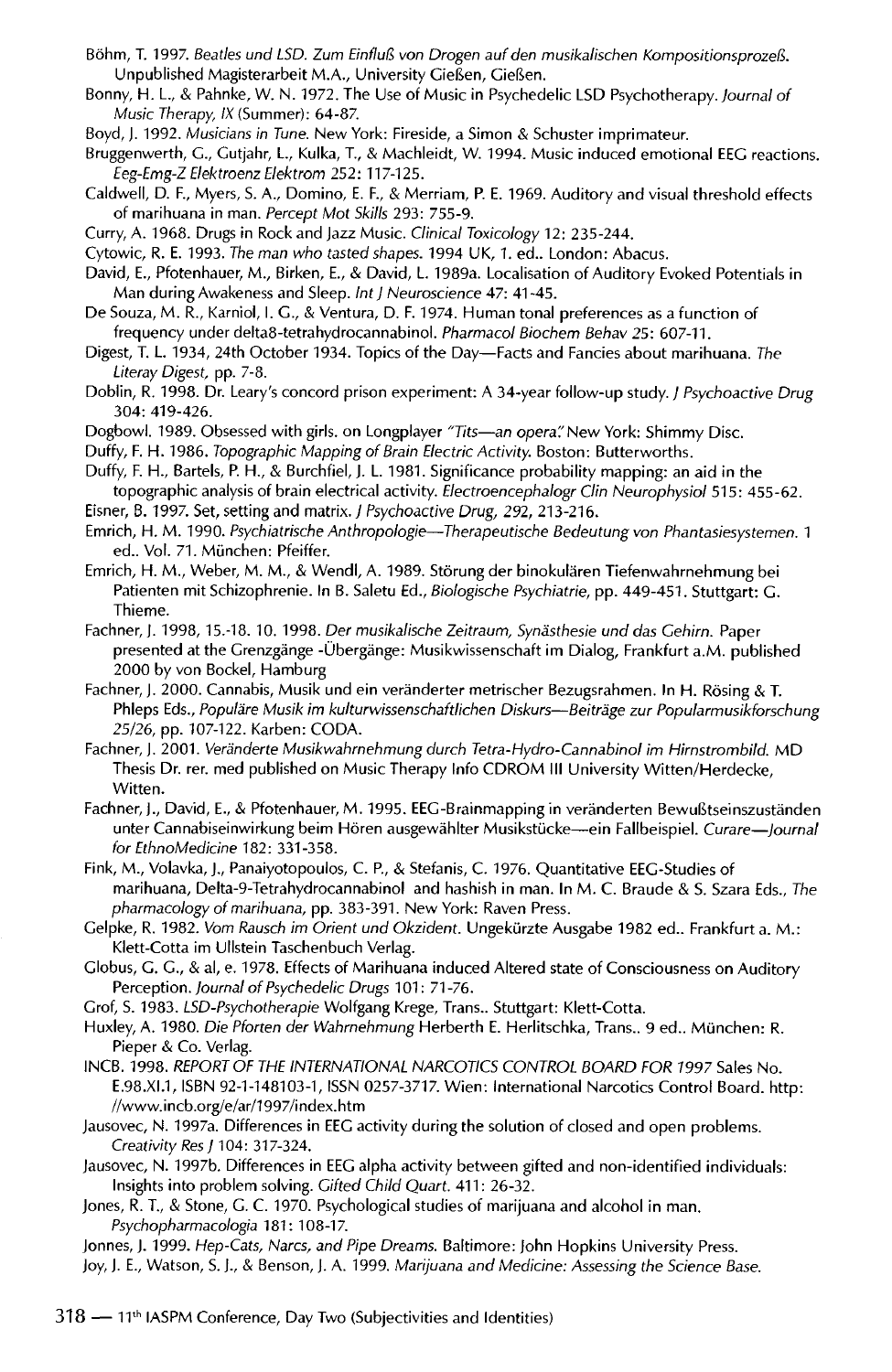Washington, D.C.: National Academy Press.

- Julien, R. M. 1997. Drogen und Psychopharmaka Th. Apweiler; S. Hartung, Trans.. 7 ed.. Heidelberg: Spektrum Akademischer Verlag.
- Kabuto, M., Kageyama, T., & Nitta, H. 1993. EEC power spectrum changes due to listening to pleasant music and their relation to relaxation effects. Nippon Eiseigaku Zasshi 484: 807-18.

Keidel, W. D. 1975. Kurzgefaßtes Lehrbuch der Physiologie. Stuttgart: Thieme.

King Crimson. 1974. Prelude-Song of the Seagulls on Longplayer "Islands" published by EG Records.

King Missile. 1989. We can work it out by Lennon/McCartney Live at Knitting Factory, New York: Shimmy Disc.

Klimesch, W. 1996. Memory processes, brain oscillations and EEC synchronization. Int 1 Psychophysiol 241 -2: 61 -1 00.

Kolb, B., & Whishaw, 1. Q. 1996. Neuropsychologie. Heidelberg: Spektrum.

- Konovalov, V. F., & Otmakhova, N. A. 1984. EEC manifestations of functional asymmetry of the human cerebral cortex during perception of words and music. Hum Physiol 94: 250-5.
- Leary, T. 1997. Denn sie wuliten was sie tun Org. Title: Flashbacks, An Autobiography 1983 Susanne C. Seiler, Trans.. München: Heyne.
- Leuner, H. C. 1962. Die experimentelle Psychose. Berlin: Springer.

Leuner, H. C., & Schlichting, M. 1992. Uber den derzeitigen Stand der Forschung auf dem Gebiet der psychoaktiven Substanzen. In C. Ratsch Ed., Das Torzu den inneren Raumen, 1 ed., pp. 215-242. Siidergelleresen: Verlag Bruno Martin.

- Ludlow, F. H. 1857. Der Haschisch Esser Org. Title: The Hash Eater. Sphinx Ausgabe 1981 ed.. Basel: Sphinx.
- Martz, R. e. a. 1972. The Effect of Marihuana on auditory thresholds.) Auditory Res 12: 146-148.

Maslow, A. 1970. Religions, Values and Peak Experience. New York: Viking Penguin.

- Mathew, R. J., Wilson, W. H., Turkington, T. C., & Coleman, R. E. 1998. Cerebellar activity and disturbed time sense after THC. Brain Res 7972: 183-9.
- Maurer, K. Ed.. 1989. Topographic mapping of EEG and evoked potentials. Berlin: Springer.
- Meador, K. J., Thompson, J. L., Loring, D. W., Murro, A. M., King, D. W., Callagher, B. B., Lee, C. P., Smith, J. R., & Flanigin, H. F. 1991. Behavioral state-specific changes in human hippocampal theta activity. Neurology 416: 869-72.
- Melechi, A. Ed.. 1997. Psychedelia Britannica 1 ed.. London: Turnaround.
- Melges, F. T., Tinklenberg, **J.** R., Hollister, L. E., & Gillespie, H. K. 1971. Marihuana and the temporal span of awareness. Arch Gen Psychiatry 246: 564-7.
- Mezzrow, M. 1946. Really the Blues. 1993 ed.. London: Flamingo / Harper Collins Publishers.
- Moskowitz, H. 1974. Effects of marihuana on auditory signal detection. Psychopharmacologia 402: 137- 45.
- Musto, D. 1997. Busted-Americas war on marihuana, http://www.pbs.org/wgbh/pages/frontline/shows/ dope/interviews/musto.html Access March 1999: Frontline Online.
- Petsche, H. 1994. The EEC while listening to music. Eeg-Emg-Z Elektroenz Elektrom 252: 130-137.
- Petsche, H., Pockberger, H., & Rappelsberger, P. 1987a. EEC-Studies in Musical Perception and Performances. In R. Spintge & R. Droh Eds., Musik in der Medizin---Music in Medicine, pp. 53-80. Berlin: Springer.
- Reed, H. B. C. 1974. Cognitive Effects of Marihuana. In **J.** H. Mendelson, A. M. Rossi, & R. E. Meyer Eds., The use of marihuana; a psychological and physiological inquiry, pp. 107-114. New York: Plenum Press.
- Roberts, D. F., Henriksen, L., & Christenson, P. C. 1999. Substance Use in Popular Movies and Music, Access April 1999, http://www.health.org/mediastudy. Washington: White House Office of National Drug Control Policy; U.S. Department of Health and Human Services' Substance Abuse and Mental Health Services Administration.

Shapiro, H. 1988. Drugs & Rock'n Roll D. Voigt, Trans.. Dt. Edition 1989 ed.. Wien: Hannibal Verlag.

- Siegel, R. K., & Hirschman, A. E. 1985. Hashish and laughter: historical notes and translations of early French investigations. 1 Psychoactive Drugs 172: 87-91.
- Simon, J. 1977. Creativity and altered states of consciousness. Am j Psychoanal 371: 3-12.

Sloman, L. 1998. Reefer madness : the history of marijuana in America. New York: St. Martin's Griffin.

- Springer, S. P., & Deutsch, G. 1987. Linkes-Rechtes Gehirn. Funktionelle Asymetrien. Heidelberg: Spektrum der Wissenschaften.
- Struve, F. A., & Straumanis, J. **J.** 1990. Electroencephalographic and evoked potential methods in human marihuana research: historical review and future trends. Drug Developement Research 20: 369-388.
- Tart, C. 1971. On Being Stoned, A psychological Study of Marihuana Intoxikation. Palo Alto: Science and Behaviour Books.
- Tart, C. T. 1970. Marijuana intoxication common experiences. Nature 226247: 701-4.
- Thaler, S., Fass, P., & Fitzpatrick, D. 1973. Marihuana and Hearing. Can ] Otolaryng 2: 291-295.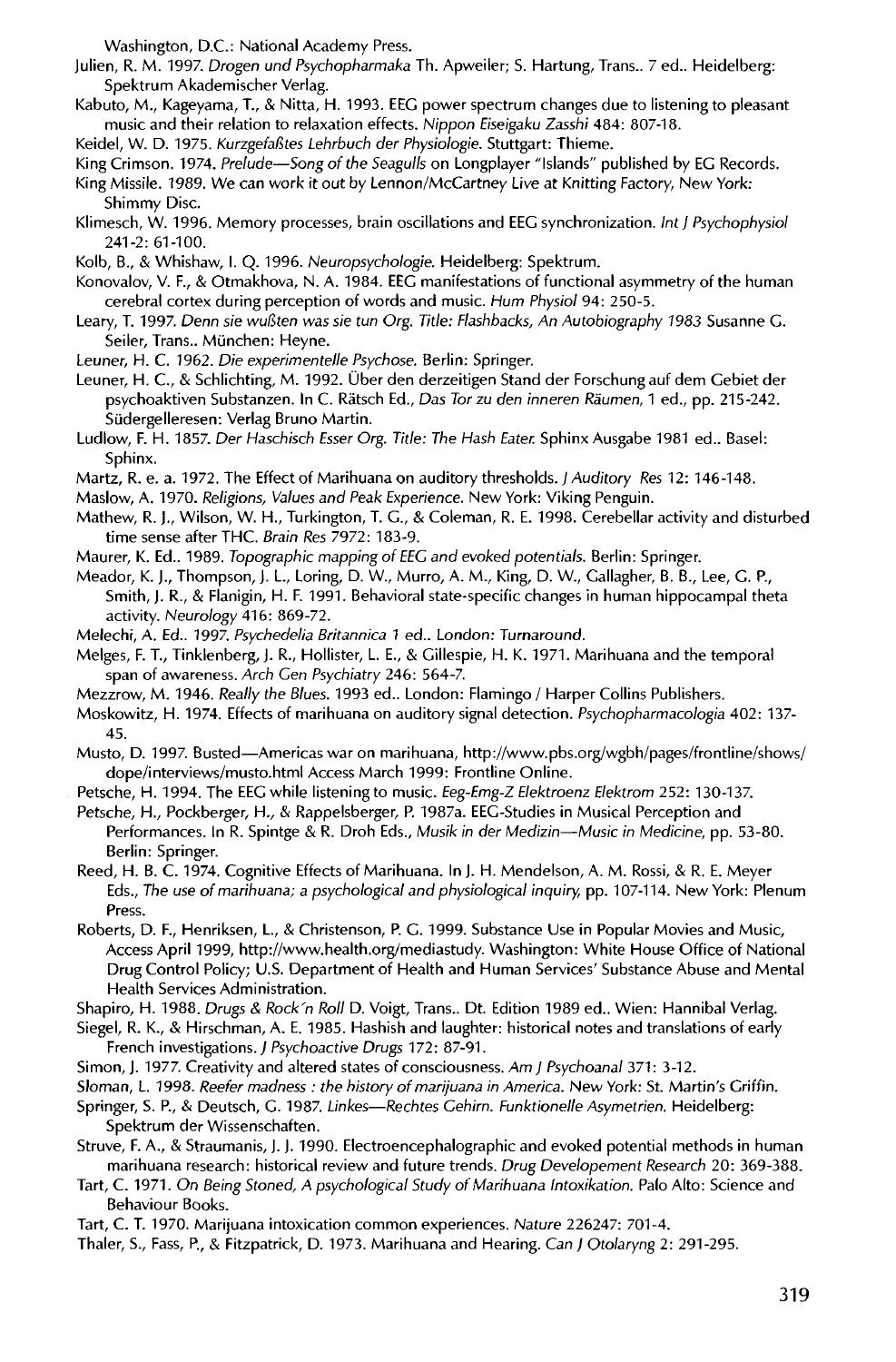- Urchs, O. 1986. Dancing in your Head--vom berauschten Denken. In S. Höhle, C. Müller-Ebeling, C. Rätsch, & O. Urchs Eds., Rausch und Erkenntnis-Das Wilde in der Kultur, 1 ed., pp. 326-341. Munchen: Droernersche Verlagsanstalt Th. Knaur.
- Walker, J. L. 1977. Subjective reactions to music and brainwave rhythms. Physiological Psychology 54: 483-89.
- Whiteley, S. 1997. Altered Sounds. In A. Melechi Ed., Psychedelia Britannica, pp. 120-142. London: Turnaround.
- Winick, C. 1959. The Use of Drugs by Jazz Musicians. Social Problems 7: 240-253.
- Winick, C., & Nyswander, M. 1961. Psychotherapy of successful Musicians who are drug addicts. American Journal of Orthopsychiatry 31: 622-636.

Wolfe, T. 1989. The Electric Kool-Aid Acid Test. New York.

# **Cabana Soundscape Displaced Transnationality and Music of an Andean Migration**

Marcia M. Loo Ethnomusico/ogy Program, University of Maryland at College Park, USA

#### Introduction

By the end of the decade of 1970, a particular migration started to develop when a group of women, native descendants of the ancient Collahua and Cabana cultures, made up their way to leave their Peruvian Andean site and migrate to the US. Once settled in their new geographical location, they became a link for relatives and friends to begin a migratory process that extensively increased along the decade of 1980. In 1983, they founded the Cabana City Association to maintain and nurture the solidarity of the group, but also to procure financial support to the Andean town of Cabanaconde. At present, more than 200 Cabana adults, without considering children and teenagers, live in the Baltimore-Washington-Metropolitan area where they work as American residents or even as citizens, but some of them also as undocumented.

Perhaps the first migration from the Peruvian Andes to the US, the Cabana undertook the effects of de-territorialization, displacement, and re-territorialization. They had to go through a process of re-negotiating and re-constructing their cultural identity. As a result a liminal identity has been generated. It is now an interstitial and marginal locus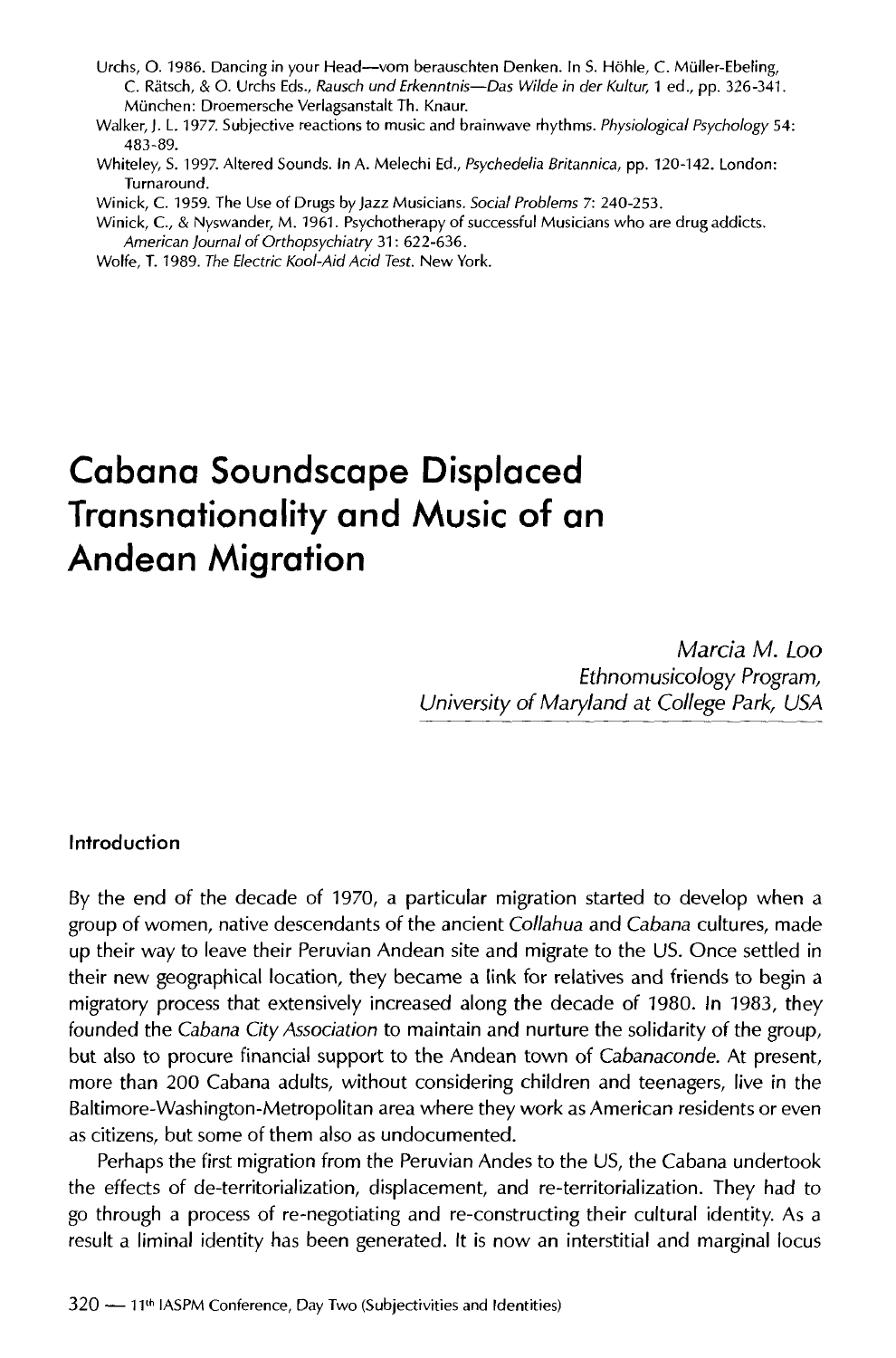# **Looking Back, Looking Ahead Popular Music Studies 20 Years Later**

**Proceedings of the Eleventh Biannual IASPM Conference July 6-10, 2001, Turku, Finland edited by Kimi Karki, Rebecca Leydon, and Henri Terho** 

**IASPM-Norden, Turku 2002**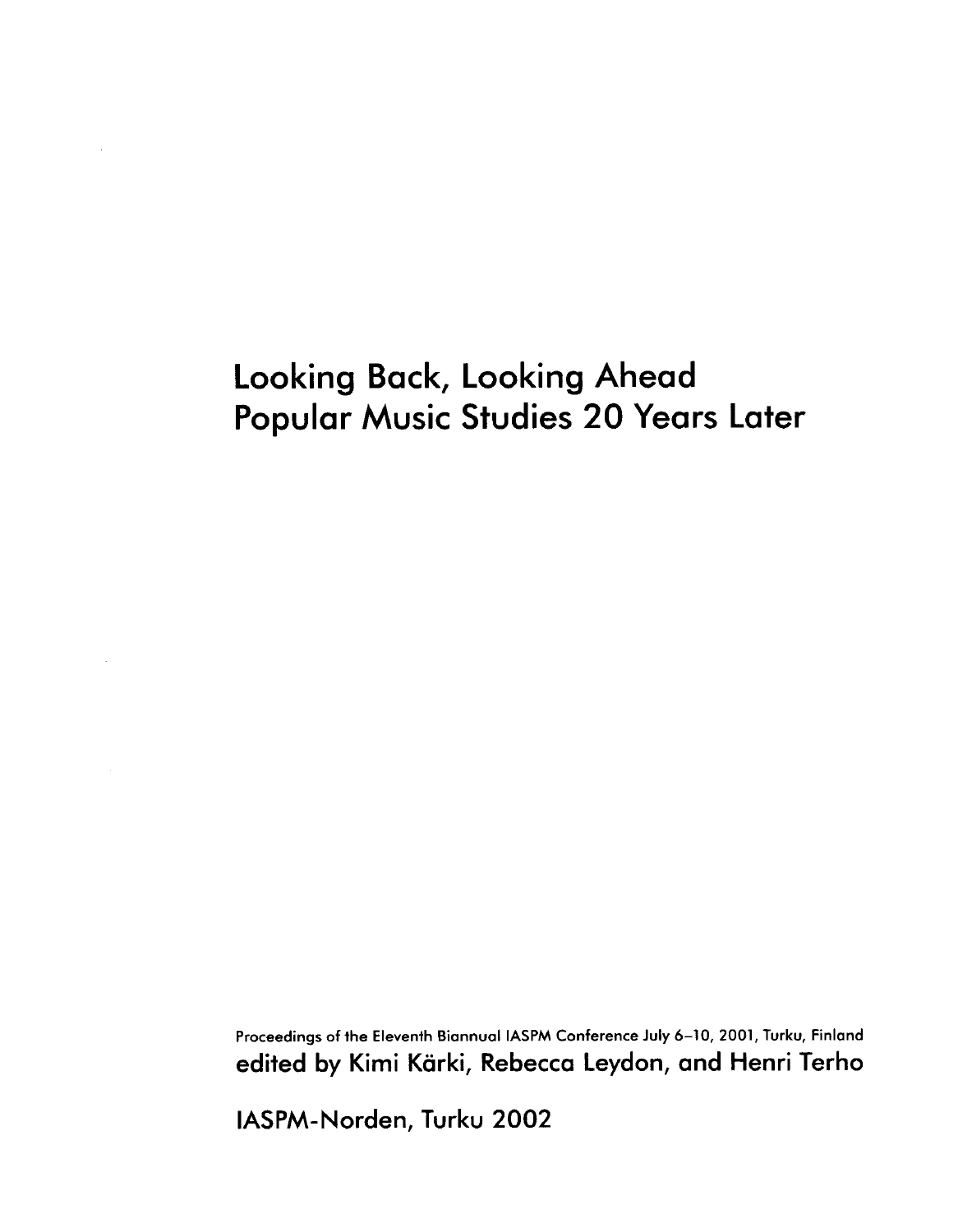0 2002 authors cover design Henri Terho layout Henri Terho and Kimi Kärki ISBN 951 -98789-1 -2 printed by Gummerus Printing, Saarijarvi, Finland 2002 published by IASPM-Norden programme committee (executive committee): Anahid Kassabian (chair), Keith Kahn-Harris, Heinz-Peter Katlewski, Claire Levy, Sheila Whiteley, Henri Terho conference committee: Helmi Jarviluoma (chair), Johannes Brusila, Kari Kallioniemi, Janne Makela, Henri Terho, Congress Office of the University of Turku